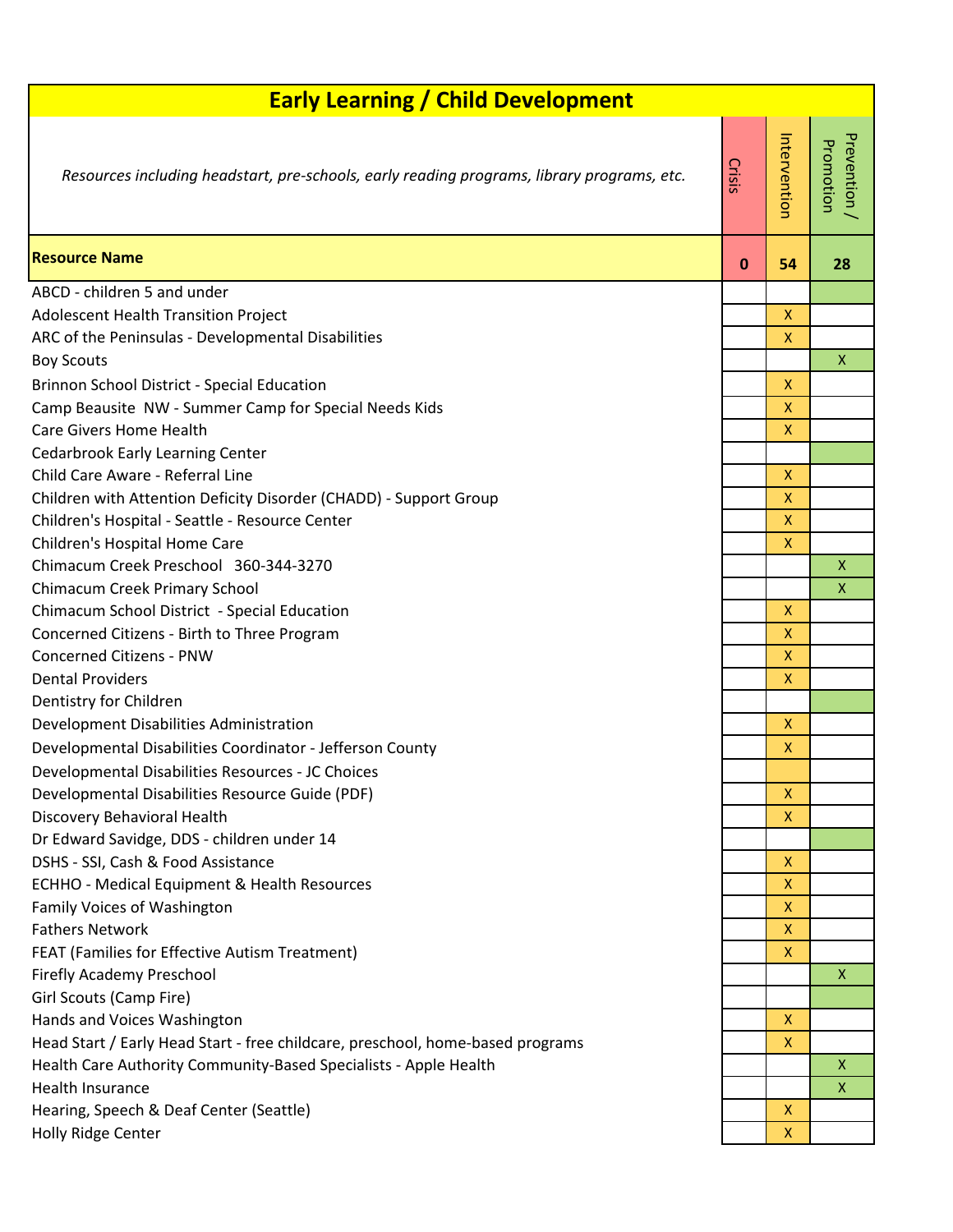[Home Care Referral Registry \(HCRR\)](http://www.hcrr.wa.gov/) X [Jamestown Family Dental Clinic - children under 18](https://jamestowntribe.org/portfolio-items/jamestown-dental-clinic/)  Jefferson County Families with Kids Jefferson County Parks and Recreation Jefferson Transit Jumping Mouse Children's Center Kitsap Children's Therapy [Kitsap Kid's Dentistry - children 5 and under](http://www.kitsapkidsdentistry.com/)  [Korean Women's Association \(KWA\)](https://www.kwacares.org/) X Kris Logue's Castle Hill Preschool 360-385-3708 X [Learning Disabilities Association of Washington](http://www.ldawa.org/) [Library - Jefferson County](http://www.jclibrary.info/) X [Library - Port Townsend](http://www.ptpubliclibrary.org/) X [Lifespan Respite of Washington - Special Needs Respite](http://www.lifespanrespitewa.org/) X Lincare Medical Equipment Link Audiology Little Wings - Lisa Leporati 360-643-0663 [Macaroni Kid - Olympic Peninsula](https://olympicpeninsula.macaronikid.com/) X Magical Days Preschool 360-379-8135 X [Mary Bridge - Children's Health Center](http://www.multicare.org/mary-bridge-childrens-health-center) X [Mary Bridge - Children's Therapy Unit](https://www.marybridge.org/services/childrens-therapy-unit/) X [Mary Bridge - Specialty Clinic \(Silverdale\)](https://www.marybridge.org/locations/mary-bridge-clinic-silverdale/) X [Military Special Needs Network](https://msnnblog.com/) X New Day Learning Academy [Olympic Community Action Program - housing, energy assistance, early childhood services](https://www.olycap.org/) X [Olympic Kids Dental - under 20](http://www.olympickidsdental.com/)  [Olympic Peninsula Autism Center \(OPAC\)](http://www.easterseals.com/washington/our-programs/autism-asd-services/autism-center.html) X **Open Doors for Multicultural Families** [ParaTransit \(DSHS\)](http://www.paratransit.net/) X ParentHelp 123 - Family Health Hotline [Partnership for Action, Voices for Empowerment \(PAVE\) - disability training & support](http://wapave.org/) X [Peninsula Community Health Services \(children under 19\)](https://www.pchsweb.org/) Port Townsend Cooperative Playschool [Port Townsend School District - Administration](https://www.ptschools.org/) X Port Townsend School District - Birth to Three Children with Disabilities Port Townsend School District - Special Education [Poulsbo Children's Dentistry](http://www.poulsbochildrensdentist.com/)  Quilcene Preschool 360-765-4321 [Quilcene School District - Special Education](https://www.quilcene.wednet.edu/) X Salish Coast School 360-379-4535 Salish Spirit - Equine Assisted Therapy Seattle Children's Hospital - Family Resource Center [SmileMobile](http://smilemobilewa.org/)  Special Olympics Sunfield Waldorf Early Childhood Programs Supplemental Security Income [Swan School](http://www.swanschool.net/) X

| X                       |                         |
|-------------------------|-------------------------|
|                         |                         |
|                         |                         |
|                         | $\times$ $\times$       |
|                         |                         |
|                         |                         |
| $\frac{x}{x}$           |                         |
|                         |                         |
| $\overline{\mathsf{x}}$ |                         |
|                         | $\overline{\mathsf{x}}$ |
| $\overline{\mathsf{x}}$ |                         |
|                         |                         |
|                         | $\frac{x}{x}$           |
| $\overline{\mathsf{x}}$ |                         |
| $\overline{\mathsf{x}}$ |                         |
| $\overline{\mathsf{x}}$ |                         |
|                         | $\overline{\mathsf{x}}$ |
|                         | $\overline{\mathsf{x}}$ |
|                         | $\overline{\mathbf{x}}$ |
| $\overline{\mathsf{X}}$ |                         |
|                         |                         |
| $\frac{x}{x}$           |                         |
| $\overline{\mathsf{x}}$ |                         |
|                         | $\overline{\mathsf{x}}$ |
| $\overline{\mathsf{x}}$ |                         |
|                         |                         |
| $\overline{\mathsf{x}}$ |                         |
|                         |                         |
| $\frac{x}{x}$           |                         |
|                         |                         |
| $\frac{x}{x}$           |                         |
|                         |                         |
|                         | $\overline{\mathsf{x}}$ |
|                         | $\overline{\mathsf{x}}$ |
|                         |                         |
| $\frac{x}{x}$           |                         |
|                         |                         |
|                         | X                       |
| X                       |                         |
|                         | $\overline{\mathsf{x}}$ |
| $\overline{\mathsf{x}}$ |                         |
| $\overline{\mathsf{x}}$ |                         |
|                         |                         |
| $\overline{\mathsf{x}}$ |                         |
|                         | $\overline{\mathsf{x}}$ |
|                         |                         |
| $\overline{\mathsf{x}}$ |                         |
|                         | $\overline{\mathsf{x}}$ |